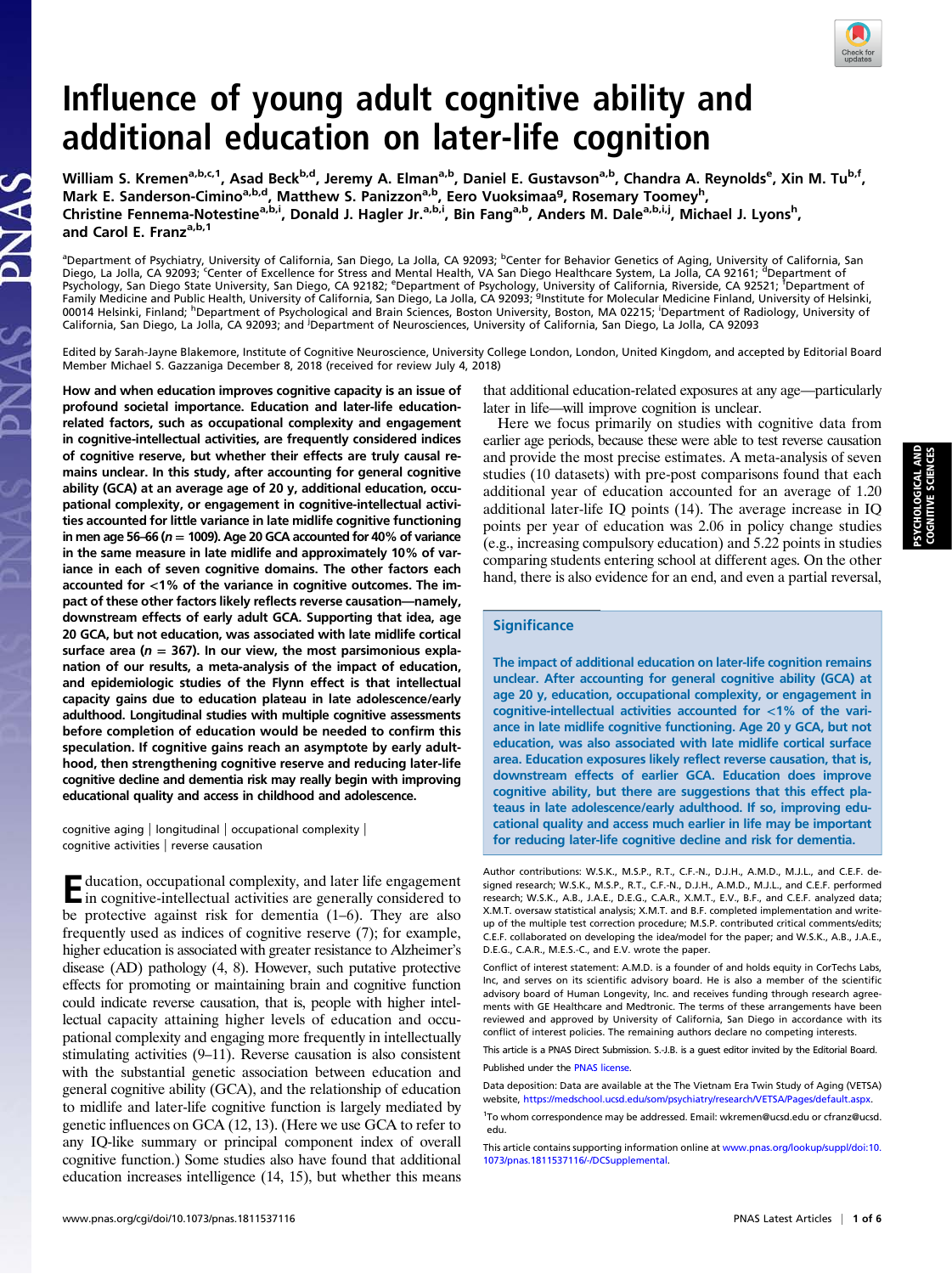of the Flynn effect—i.e., secular increases in IQ associated with increasing education in later cohorts—in late adolescence (16, 17).

Clouston et al. (18) assessed cognition at age 15–16 y in three cohorts. These data were included in the meta-analysis, but they specifically addressed the benefit of a university education. Completing a university education led to a midlife gain of 0.39– 1.49 SD, equivalent to gains of 6–22.35 IQ points over adolescent cognitive ability compared with individuals who did not attend university. Scottish cohort studies are particularly valuable because they include identical pretests and posttests of GCA. There was an increase equivalent to 1.42 and 0.66 IQ points per year of education in the Lothian 1936 (at age 70 y) and 1921 (at age 79 y) birth cohorts, respectively, after controlling for age 11 GCA (19). After controlling for age 11 GCA in the 1936 cohort, socialintellectual activity accounted for an average of 0.25–2.85% of the variance in reading recognition, processing speed, and memory (10); physical activity accounted for an average of 0.49–2.25% of the variance in these cognitive abilities. After accounting for age 11 GCA and age 79 y brain burden measures in the Aberdeen cohort, education accounted for an average of 6.0% of the variance in memory but none of the variance in reasoning (20). Occupation accounted for an average of 4.2% of the variance in memory and 6.7% of the variance in reasoning.

Whether additional education or other factors affect midlife or late-life cognitive function beyond what was accounted for by earlier-life GCA warrants further study for several reasons. The magnitude of effects differs substantially across studies. Most studies covered composite indices or limited cognitive measures, and almost all had different pretest and posttest measures. In addition, putative protective factors were generally examined one at a time. Such models may miss significant predictors and may be biased (21). Simultaneous examination would be useful because these factors are related to one another.

Given evidence of the impact of education on later cognition being largely mediated by genetic influences on GCA, and for the leveling off of the Flynn effect in studies of late adolescents, our primary hypothesis was that education, occupational complexity, and midlife engagement in cognitive-intellectual activities would contribute little to late-midlife cognitive functioning over and above GCA assessed post-high school in young adulthood. We simultaneously examined several other factors that have been associated with later-life cognitive function (22), assessed education at baseline testing as well as lifetime educational attainment, and examined outcomes in seven cognitive domains plus the same test of GCA that had been administered more than four decades earlier. In previous work, we showed that cortical surface area, but not thickness, is associated with GCA, and that this association remains stable over the lifespan (23, 24). Therefore, we also hypothesized that age 20 GCA, but not lifetime education or cortical thickness, would be positively associated with late-midlife cortical surface area. Consistent with reverse causation, extremely little variance in late-midlife cognition was accounted for by the other factors after accounting for earlier GCA. In addition, getting a 4-y university education after the baseline assessment accounted for virtually no variance in late-midlife GCA after accounting for baseline GCA. Again, consistent with reverse causation, our hypothesis about cortical surface area was also supported.

### Materials and Methods

Participants. The study participants were subjects in the Vietnam Era Twin Study of Aging (VETSA), which has been described in detail previously (25, 26). Participants were recruited from a registry of twins serving in the American military at some point between 1965 and 1975 (27). Eligibility for VETSA 1 included age 51–59 y at enrollment and both members of a twin pair agreeing to participate. VETSA 2 was conducted 5.69 (SD = 0.69) y later. Nearly 80% of participants reported no combat exposure. The sample is reasonably representative in that the participants are similar in health and lifestyle characteristics to American men in their age range (28). Of the 1,237 individuals who participated in VETSA 1, 1,009 (82%) returned for VETSA 2. Neuroimaging was instituted midway into the VETSA project; 367 participants had valid neuroimaging data. All participants provided written informed consent. The study was approved by Institutional Review Boards at the University of California, San Diego, Boston University, and Massachusetts General Hospital.

#### Measures.

Childhood socioeconomic status (cSES). cSES was calculated using highest parental education and occupation during childhood (<18 y) based on the Hollingshead Scale (29).

Age 20 education. This is the highest attained years of formal education when participants took the test of GCA at an average age of 20 y.

Age 20 and 62 GCA. At an average age of 20 y and at VETSA 2 (average age, 62 y), participants took the Armed Forces Qualification Test (AFQT) (30). The AFQT has a high correlation with other tests of GCA (31, 32). AFQT percentile scores underwent probit transformation for analysis to normalize the distribution (SI Appendix, [Materials and Methods](https://www.pnas.org/lookup/suppl/doi:10.1073/pnas.1811537116/-/DCSupplemental)).

Lifetime education. This is the highest attained years of formal education over one's lifetime.

Measures at VETSA 1 (Average Age, 56 y). More details are provided in [SI](https://www.pnas.org/lookup/suppl/doi:10.1073/pnas.1811537116/-/DCSupplemental) Appendix, [Materials and Methods](https://www.pnas.org/lookup/suppl/doi:10.1073/pnas.1811537116/-/DCSupplemental) and Table S1. Correlations among the predictor variables (cSES, age 20 GCA, and VETSA 1 measures) are shown in [SI Appendix](https://www.pnas.org/lookup/suppl/doi:10.1073/pnas.1811537116/-/DCSupplemental), Table S1.

Occupational complexity. Occupational complexity refers to the highest level of occupation attained according to the International Standard Classification of Occupations (ISCO) (33). There are 10 major groups, from managers/leaders/ major professionals (coded as 1) to elementary occupations, such as laborers/ drivers (coded as 9).

Engagement in cognitive-intellectual activities. We used a composite score of 11 self-reported activity items during the past month on the Life Complexity Inventory (34), which provides information about the frequency of engagement in cognitively stimulating activities in one's free time. One point was assigned for each activity based on participant engagement.

Physical activity. Participants reported frequency of engagement in physical fitness and walking/hiking during the past month using a 5-point Likert scale, ranging from "never" to "daily." The measure was the average of both categories. Health status. Health was measured according to a modification of the Charlson Comorbidity Index (35). One point was assigned for the presence of 15 different chronic medical conditions. Higher scores indicate poorer health.

#### Measures at VETSA 2 (Average Age, 62 y).

Cognitive domains. Seven cognitive domains were derived from 23 scores from 13 neuropsychological tests administered during VETSA 2 (36, 37). For domains with multiple tests and scores, we calculated the mean of z-scored measures except for executive function, which was based on a common factor (38). Higher scores represent better performance. The domains were abstract reasoning, episodic memory, processing speed, verbal fluency, visual-spatial ability, working memory, and executive (SI Appendix, Methods [and Table S2\)](https://www.pnas.org/lookup/suppl/doi:10.1073/pnas.1811537116/-/DCSupplemental). Correlations among the cognitive outcome measures are shown in [SI Appendix](https://www.pnas.org/lookup/suppl/doi:10.1073/pnas.1811537116/-/DCSupplemental), Table S3.

Magnetic resonance imaging. Total cortical surface area and mean cortical thickness measures were derived using FreeSurfer 5.1 with T1-weighted images acquired on 3-T scanners at two data collection sites. Acquisition parameters, editing, and quality control procedures have been described in detail elsewhere (39-42) (SI Appendix, [Materials and Methods](https://www.pnas.org/lookup/suppl/doi:10.1073/pnas.1811537116/-/DCSupplemental)).

Statistical Analysis. More details are provided in [SI Appendix](https://www.pnas.org/lookup/suppl/doi:10.1073/pnas.1811537116/-/DCSupplemental), Materials [and Methods](https://www.pnas.org/lookup/suppl/doi:10.1073/pnas.1811537116/-/DCSupplemental).

Mixed-model analysis. All variables were standardized (mean = 0; SD = 1). Type III effects are presented. We ran models 1–4 for each cognitive outcome plus age 62 GCA; model 5 was for age 62 GCA only. The six models were as follows:

- Model 1: Predictors were cSES, lifetime education, occupational complexity, engagement in cognitive-intellectual activities, physical activity, and health.
- Model 2: Model 1 predictors plus age 20 education. Collinearity diagnostics using the variance inflation factor statement in SAS 9 4 PROC REG indicated that this model with 2 measures of education was valid.
- Model 3: Model 1 predictors plus age 20 GCA.
- Model 4: Model 3 with only participants with exactly 12 y of education at the time of the age 20 GCA assessment.
- Model 5: Model 4 participants but with lifetime education dichotomized into groups with 12 y versus 16+ y. Here we examined age 62 GCA as the only outcome with cSES and age 20 GCA as the only other predictors to provide a comparison with Clouston et al. (18) on the effect of a university education on later GCA.
- Model 6: Models with only a single additional protective factor (6a, lifetime education; 6b, occupational complexity).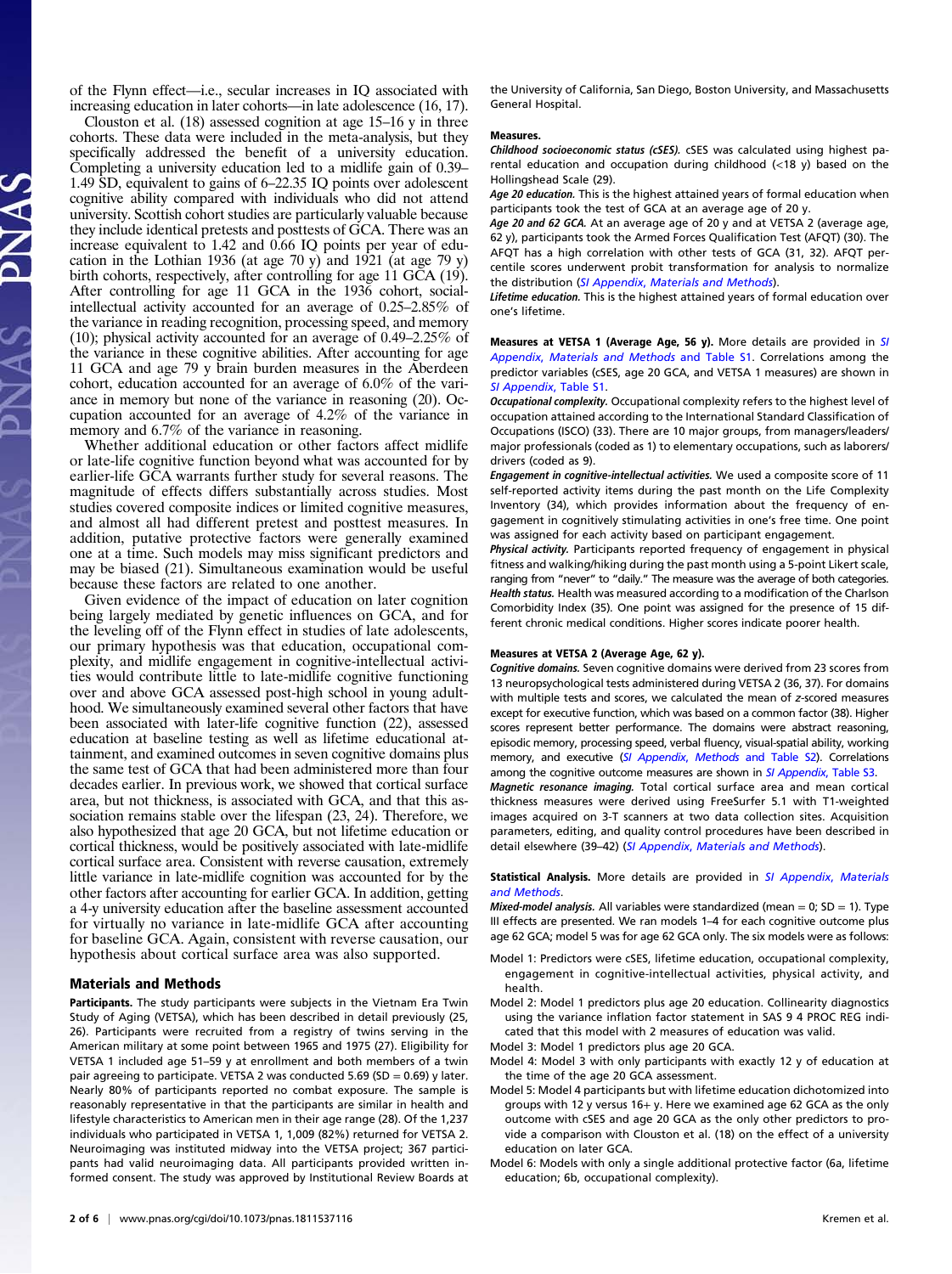To correct for multiple tests and for correlations among the outcome measures, we applied the method of Li and Ji (43) to the false discovery rate (SI Appendix, [Materials and Methods](https://www.pnas.org/lookup/suppl/doi:10.1073/pnas.1811537116/-/DCSupplemental) and Table S3).

Magnetic Resonance Imaging Analyses. We previously showed that surface area, rather than thickness, drove the cortical–GCA association in VETSA 1 (23). Here we examined the correlations of lifetime education and age 20 GCA with total cortical surface area and mean cortical thickness at age 62 y.

Co-Twin Control Analyses. We used a co-twin control design to evaluate whether observed associations of education with cognitive outcomes showed evidence of a direct causal effect, after controlling for genetic and familial/shared environmental effects (44, 45). Because the contribution of education was so small (Results), we report the co-twin control data in [SI Appendix](https://www.pnas.org/lookup/suppl/doi:10.1073/pnas.1811537116/-/DCSupplemental), Results.

Covariates and Other Statistical Adjustments. Before entry into all analyses, measures were adjusted for age at VETSA 2 and race/ethnicity (white non-Hispanic vs. other). We controlled for correlated twin pair data using random effects in all but the co-twin control analyses. Magnetic resonance imaging analyses included a covariate for scanner because two different scanners were used.

# **Results**

Sample Characteristics. Participant age range was 51–60 y at the VETSA 1 assessment and 56–66 y at the VETSA 2 assessment. The participants were primarily non-Hispanic white (89%) and currently married (78%). When the age 20 GCA measure was administered, 92% had completed high school and 22% had attained some college education. For lifetime education, 97% had completed high school, 60% had some college education, and 29% had a bachelor's degree or higher. The average percentile score on the age 20 GCA measure was 61.48, which corresponds to an IQ of approximately 104–105. More sample characteristic details are provided in [SI Appendix, Materials and Methods, Results](https://www.pnas.org/lookup/suppl/doi:10.1073/pnas.1811537116/-/DCSupplemental), and [Tables S4 and S5](https://www.pnas.org/lookup/suppl/doi:10.1073/pnas.1811537116/-/DCSupplemental).

## Mixed Models That Examined Multiple Protective Factors.

Model 1. As shown in Table 1, after multiple testing correction, lifetime education was a significant predictor of six of seven cognitive domains plus age 62 GCA. Occupational complexity and cognitiveintellectual activities were each significant predictors of five cognitive domains, and health was significantly associated with four domains plus GCA. Physical activity was a significant predictor of only one cognitive domain.

**Model 2.** Here we added education at age 20 y as a predictor ([SI](https://www.pnas.org/lookup/suppl/doi:10.1073/pnas.1811537116/-/DCSupplemental) Appendix[, Table S6\)](https://www.pnas.org/lookup/suppl/doi:10.1073/pnas.1811537116/-/DCSupplemental). After multiple testing correction, education at age 20 y did not contribute to any cognitive outcomes. Contributions of the other predictors were similar to the results for model 1.

Model 3. Here we included age 20 GCA in place of age 20 education. As shown in Table 2, age 20 GCA was by far the strongest predictor, significant for all later cognitive measures. Again, results for the other predictors were similar to the results for models 1 and 2. The median percentage of variance in specific cognitive abilities that was accounted for by lifetime education, occupational complexity, and cognitive-intellectual activities was 0.77%, 0.71%, and 0.45%, respectively. The median percentage of variance in specific cognitive abilities accounted for by age 20 GCA was 10.24%.

Model 4. Here we improved precision because the participants' educational level was identical (12 y) at the time they took the test of GCA. After multiple testing correction, age 20 GCA contributed significantly to age 62 GCA and all specific cognitive abilities except verbal fluency (Table 3). Lifetime education was no longer a significant predictor of any cognitive measure, and the number of other significant predictors was reduced substantially compared with models 1–3.

Model 5. Here we included age 20 GCA and dichotomized lifetime education (12 y vs. 4-y university education) with age 62 GCA as the outcome and cSES as the only other predictor  $(n = 463; S1)$ Appendix[, Table S7\)](https://www.pnas.org/lookup/suppl/doi:10.1073/pnas.1811537116/-/DCSupplemental). Age 20 GCA accounted for 40% of the variance in age 62 GCA; education accounted for 1.60%. In models 3 and 4, with education as a continuous variable, age 20 GCA accounted for 39% and 40% of the variance in age 62 GCA, respectively, and education accounted for nearly none of the variance. For the 12-y education group, GCA was 0.002 SD higher at age 62 y than at age 20 y, and for the university education group, GCA was 0.084 SD higher at age 62 y than at age 20 y. The difference between the two groups is equivalent to a 1.23-IQ point gain from having at least a university education (<0.308 per year).

## Mixed Models That Examined only a Single Protective Factor (Models

6a and 6b). With a less stringent multiple testing correction in these models, both lifetime education and occupational complexity were significantly associated with all specific cognitive abilities and age 62 GCA after adjusting for age 20 GCA ([SI](https://www.pnas.org/lookup/suppl/doi:10.1073/pnas.1811537116/-/DCSupplemental) Appendix[, Table S8](https://www.pnas.org/lookup/suppl/doi:10.1073/pnas.1811537116/-/DCSupplemental)). Lifetime education accounted for a median of 1.90% of the variance in the different cognitive abilities, 1.44% of the variance in occupational complexity, and 11.09–12.25% of the variance in age 20 GCA. Including age and ethnicity as covariates had little impact on these results. Age 20 GCA accounted

### Table 1. Model 1: Predictors of late midlife (average age 62 y) cognitive function including lifetime education

| Cognitive<br>ability/domain                | Childhood SES      | Age 20 y<br>education         | Lifetime education                       | Occupational<br>complexity             | Engagement in<br>cognitive activities | Physical activity      | Health status                                 |
|--------------------------------------------|--------------------|-------------------------------|------------------------------------------|----------------------------------------|---------------------------------------|------------------------|-----------------------------------------------|
| Age 62 y GCA<br>$(n = 963)$                | 0.046; $P = 0.223$ |                               | $0.121; P = 0.001$                       | 0.036; $P = 0.265$                     | $0.123$ : $P = 0.00033$               | $-0.051: P = 0.106$    | $-0.076$ : $P = 0.013$                        |
| Abstract reasoning<br>$(n = 964)$          | 0.094; $P = 0.009$ |                               | $0.121; P = 0.001$                       | $0.080: P = 0.015$                     | $0.107; P = 0.002$                    |                        | $-0.074; P = 0.022$ $-0.106; P = 0.00049$     |
| Episodic memory<br>$(n = 965)$             | $0.011; P = 0.779$ |                               | $0.149: P = 0.000038$                    | $0.083; P = 0.010$                     | $0.088: P = 0.010$                    | $-0.025$ : $P = 0.417$ | $-0.036; P = 0.238$                           |
| Processing speed<br>$(n = 962)$            | 0.040; $P = 0.274$ |                               | $0.082; P = 0.030$                       | 0.120; $P = 0.0004$ 0.099; $P = 0.005$ |                                       | $0.026; P = 0.43$      | $-0.081; P = 0.010$                           |
| Verbal fluency<br>$(n = 963)$              | $0.002; P = 0.968$ | $\overbrace{\phantom{12332}}$ | $0.156: P = 0.000019$                    | 0.068; $P = 0.038$                     | $0.137: P = 0.000058$                 | 0.000; $P = 0.997$     | $0.001; P = 0.969$                            |
| Visual-spatial ability<br>$(n = 956)$      | $0.066: P = 0.079$ |                               | $0.110: P = 0.003$                       | $0.061: P = 0.053$                     | $0.123: P = 0.00030$                  | $-0.027: P = 0.390$    | $-0.073$ : $P = 0.015$                        |
| Short-term/working<br>memory ( $n = 964$ ) | $0.049; P = 0.200$ |                               | $0.143; P = 0.000060$                    | $0.088; P = 0.006$                     | $0.031; P = 0.348$                    |                        | $-0.012$ ; $P = 0.702$ $-0.037$ ; $P = 0.214$ |
| <b>Executive function</b><br>$(n = 966)$   | $0.061; P = 0.104$ | $\hspace{0.05cm}$             | $0.147; P = 0.000028$ 0.100; $P = 0.002$ |                                        | $0.029; P = 0.375$                    |                        | $-0.026$ ; $P = 0.396$ $-0.072$ ; $P = 0.015$ |

Engagement in cognitive activities, physical activity, and health status were assessed at average age 56 y. All outcomes were adjusted for age and race/ethnicity. Numbers in the table are β coefficients. Values in bold type are significant after correction for multiple testing. Sample sizes are 93-96% of the total number. Exact P values are shown to highlight differences in magnitude of effects. SES, socioeconomic status.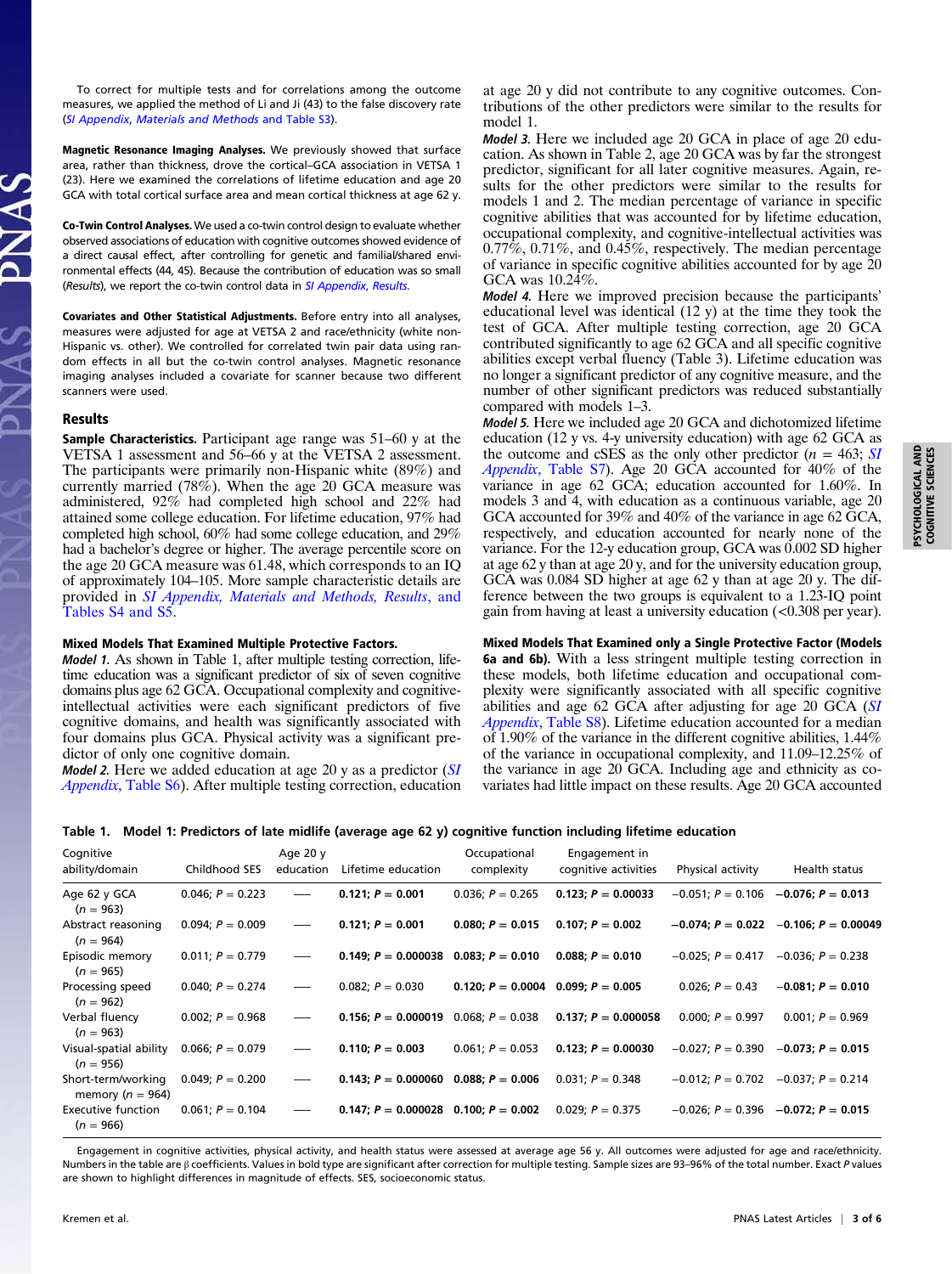|  |  |  |  |  |  | Table 2. Model 3: Predictors of late midlife (average age 62) cognitive function including age 20 GCA and lifetime education |
|--|--|--|--|--|--|------------------------------------------------------------------------------------------------------------------------------|
|--|--|--|--|--|--|------------------------------------------------------------------------------------------------------------------------------|

| Cognitive<br>ability/domain                | Childhood SES                             | Age 20 y GCA                                                   | Lifetime<br>education | Occupational<br>complexity | Engagement in<br>cognitive activities | Physical activity      | Health status                           |
|--------------------------------------------|-------------------------------------------|----------------------------------------------------------------|-----------------------|----------------------------|---------------------------------------|------------------------|-----------------------------------------|
| Age 62 y GCA<br>$(n = 948)$                |                                           | $-0.025$ ; $P = 0.364$ 0.638; $P = 1.1e-82$ 0.015; $P = 0.606$ |                       | 0.030; $P = 0.256$         | $0.055; P = 0.045$                    | $-0.013; P = 0.612$    | $-0.064; P = 0.009$                     |
| Abstract reasoning<br>$(n = 949)$          |                                           | 0.053; $P = 0.112$ 0.355; $P = 2.2e-28$ 0.057; $P = 0.103$     |                       | $0.078; P = 0.013$         | 0.068; $P = 0.039$                    | $-0.048; P = 0.116$    | $-0.099; P = 0.00059$                   |
| Episodic memory<br>$(n = 950)$             |                                           | $-0.020$ ; $P = 0.593$ 0.273; $P = 1.9e-16$ 0.106; $P = 0.004$ |                       | $0.085: P = 0.008$         | $0.055; P = 0.102$                    | $-0.011$ : $P = 0.724$ | $-0.029$ : $P = 0.331$                  |
| Processing speed<br>$(n = 947)$            |                                           | 0.021; $P = 0.569$ 0.203; $P = 2.3e-09$ 0.049; $P = 0.189$     |                       | $0.119: P = 0.00035$       | $0.071; P = 0.042$                    | $0.044: P = 0.177$     | $-0.074; P = 0.017$                     |
| Verbal fluency<br>$(n = 948)$              | $-0.018$ ; $P = 0.629$ 0.127; $P = 00014$ |                                                                | $0.138: P = 0.00017$  | $0.072: P = 0.028$         | $0.124: P = 0.00029$                  | $0.009: P = 0.774$     | 0.006; $P = 0.855$                      |
| Visual-spatial ability<br>$(n = 941)$      |                                           | 0.020: $P = 0.553$ 0.408: $P = 2.1e-37$ 0.048: $P = 0.159$     |                       | $0.059: P = 0.049$         | $0.074: P = 0.019$                    |                        | 0.006: $P = 0.842 -0.067$ : $P = 0.017$ |
| Short-term/working<br>memory ( $n = 949$ ) |                                           | 0.011; $P = 0.763$ 0.328; $P = 1.2e-23$ 0.095; $P = 0.007$     |                       | $0.085; P = 0.005$         | $-0.009; P = 0.791$                   | $0.011; P = 0.725$     | $-0.025; P = 0.386$                     |
| <b>Executive function</b><br>$(n = 951)$   |                                           | 0.014; $P = 0.683$ 0.320; $P = 2.0e-23$ 0.101; $P = 0.004$     |                       | $0.106: P = 0.0004$        | $-0.011$ ; $P = 0.735$                | $-0.004$ : $P = 0.906$ | $-0.066; P = 0.020$                     |

Engagement in cognitive activities, physical activity, and health status were assessed at average age 56 y. All outcomes were adjusted for age and race/ethnicity. Numbers in the table are β coefficients. Values in bold type are significant after correction for multiple testing. Sample sizes are 93-96% of the total number. Exact P values are shown to highlight differences in the magnitude of effects. GCA, general cognitive ability; SES, socioeconomic status.

for 41–43% of the variance in age 62 GCA, and education accounted for  $\langle 1\% \rangle$ .

Associations with Cortical Surface Area and Thickness at Age 62 y. Lifetime education was unrelated to either total cortical surface area (β = 0.034;  $P < 0.4829$ ;  $r = 0.03$ ;  $n = 365$ ) or mean cortical thickness (β = 0.001; P < 0.9830; r ~ 0.00; n = 367). Age 20 GCA was significantly correlated with cortical surface area ( $\beta = 0.167$ ;  $P < 0.0009$ ,  $r = 0.158$ ;  $n = 357$ ) but not with mean cortical thickness (β = 0.031;  $P < 0.5224$ ;  $r = 0.03$ ;  $n = 359$ ). The age 20 GCA-surface area association remained significant even when restricting the analysis to only individuals with exactly 12 y of education (β = 0.143;  $P < 0.0171$ ;  $r = 0.130$ ;  $n = 223$ ).

#### Discussion

The most parsimonious explanation of our results is reverse causation—namely, that individuals with higher intellectual capacity tend to attain more education, achieve higher occupational status, and engage more in cognitive-intellectual activities. Thus, the impact of the latter factors is primarily downstream of intellectual capacity. On average, after accounting for age 20 GCA, lifetime education or occupational complexity each accounted for  $\langle 1\%$  of variance in specific cognitive abilities. In contrast, age 20 GCA accounted for ∼10% on average. For participants with exactly the same amount of education at baseline testing, differences in additional education still had little impact on later cognitive function. Supporting these results, age 20 GCA—but not education—was associated with age 62 cortical surface area, a finding consistent with the documented stability of brain-GCA associations (24). Active gene-environment correlation—that is, individuals genetically predisposed to higher intellectual ability tending to seek out environments that promote cognitive and brain development (46, 47)—may account in part for this phenomenon.

The two Lothian birth cohorts provide the best comparison with our study because within studies, each used the same test at outcome and at baseline. In the two Lothian cohorts, there was an equivalent of a 0.66-IQ point and 1.42-IQ point advantage, respectively, for each year of education (weighted average, 1.18) in their models with age 11 GCA, education, and cSES. In our comparable model (SI Appendix[, Table S8](https://www.pnas.org/lookup/suppl/doi:10.1073/pnas.1811537116/-/DCSupplemental)), education resulted in a 0.33-IQ point per year gain for age 62 GCA. With 12 y of education, one would expect an increase of >14 IQ points based

Table 3. Model 4: Predictors of late midlife (average age 62 y) cognitive function including age 20 y GCA and lifetime education (including only participants with exactly 12 y of education at the age 20 y GCA assessment)

| Cognitive<br>ability/domain                | Childhood SES          | Age 20 y GCA                                 | Lifetime education | Occupational<br>complexity | Engagement in<br>cognitive activities | Physical activity  | Health status          |
|--------------------------------------------|------------------------|----------------------------------------------|--------------------|----------------------------|---------------------------------------|--------------------|------------------------|
| Age 62 GCA<br>$(n = 663)$                  | $-0.047$ : $P = 0.148$ | $0.645: P = 2.1e-55$                         | $0.021; P = 0.570$ | 0.060; $P = 0.054$         | 0.079; $P = 0.018$                    | $0.041: P = 0.189$ | $-0.092$ ; $P = 0.002$ |
| Abstract reasoning<br>$(n = 662)$          |                        | 0.049: $P = 0.222$ 0.324: $P = 9.2e-17$      | $0.021; P = 0.646$ | $0.072; P = 0.050$         | $0.087: P = 0.029$                    | $0.023: P = 0.544$ | $-0.114$ ; $P = 0.001$ |
| Episodic memory<br>$(n = 663)$             |                        | $-0.007$ : $P = 0.875$ 0.269; $P = 7.7$ e-12 | $0.074; P = 0.101$ | $0.062; P = 0.086$         | $0.066: P = 0.095$                    | $0.014: P = 0.707$ | $0.007; P = 0.832$     |
| Processing speed<br>$(n = 662)$            | $0.015: P = 0.733$     | $0.173; P = 0.000020$                        | 0.035; $P = 0.462$ | $0.134; P = 0.00040$       | $0.109: P = 0.009$                    | 0.086; $P = 0.028$ | $-0.075; P = 0.044$    |
| Verbal fluency<br>$(n = 663)$              | $-0.029$ : $P = 0.522$ | $0.096: P = 0.020$                           | $0.101; P = 0.034$ | $0.063; P = 0.097$         | $0.132: P = 0.002$                    | $0.061: P = 0.116$ | $-0.005; P = 0.902$    |
| Visual-spatial ability<br>$(n = 658)$      | $0.023: P = 0.570$     | 0.409; $P = 6.8$ e-27                        | $0.092; P = 0.035$ | 0.056; $P = 0.104$         | $0.077: P = 0.043$                    | $0.034: P = 0.341$ | $-0.075; P = 0.024$    |
| Short-term/working<br>memory ( $n = 663$ ) | $0.015: P = 0.743$     | $0.318: P = 1.2e-15$                         | 0.095; $P = 0.036$ | $0.095; P = 0.008$         | $0.023: P = 0.551$                    | $0.059; P = 0.110$ | $-0.033; P = 0.348$    |
| <b>Executive function</b><br>$(n = 664)$   | $0.004: P = 0.918$     | $0.305: P = 1.4e-15$                         | $0.084; P = 0.055$ | $0.131; P = 0.00013$       | $-0.005; P = 0.896$                   | 0.043; $P = 0.226$ | $-0.084$ : $P = 0.014$ |

Engagement in cognitive activities, physical activity, and health status were assessed at average age 56 y. All outcomes were adjusted for age and race/ethnicity. Numbers in the table are β coefficients. Values in bold type are significant after correction for multiple testing. Sample sizes are 93–96% of the total number. Exact P values are shown to highlight differences in magnitude of effects. GCA, general cognitive ability; SES, socioeconomic status.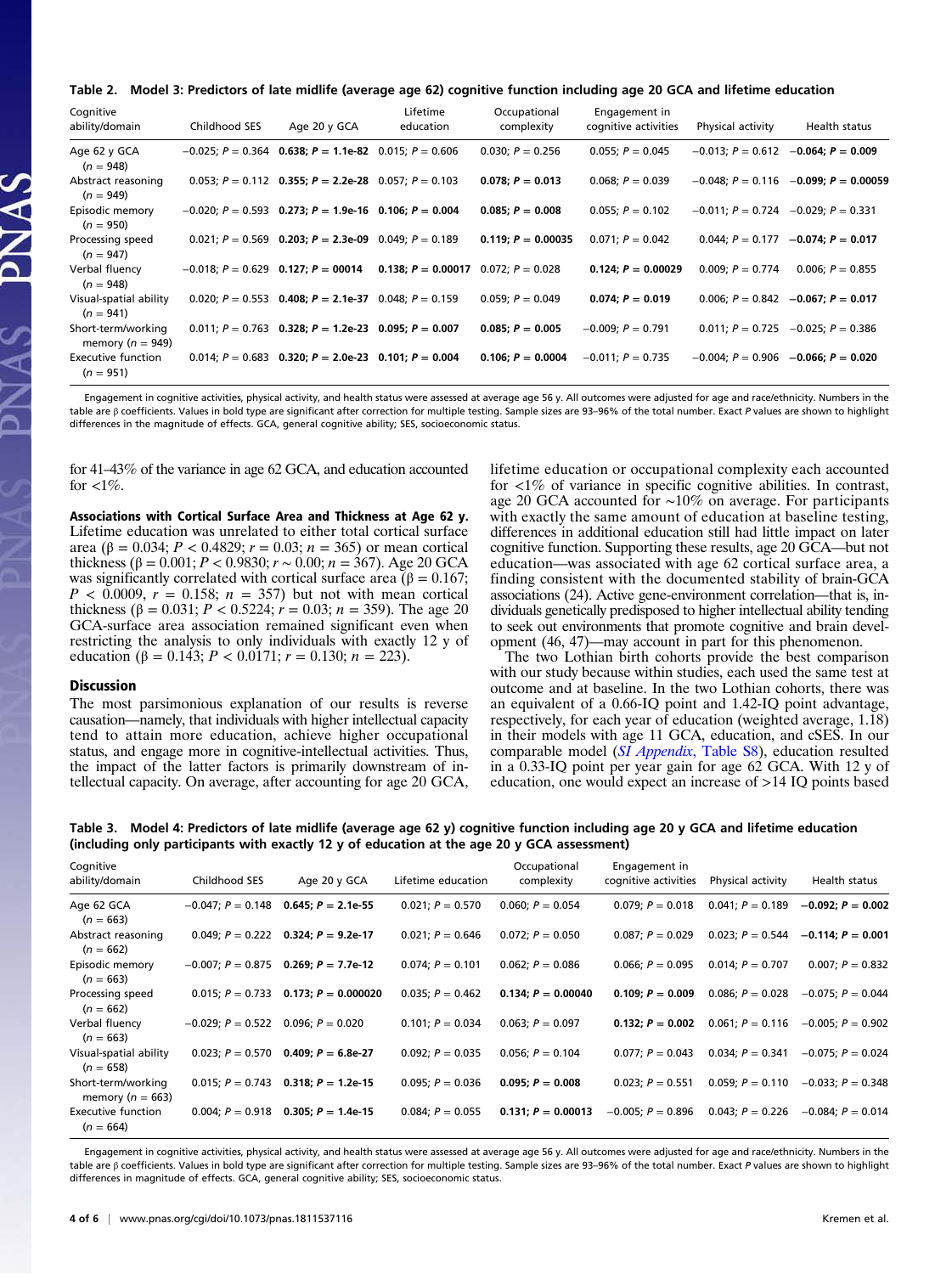on the Lothian studies vs. <4 points based on the VETSA study. In cohorts examined by Clouston et al. (18), the gain from having a university over a high school education was 6–22.35 IQ point equivalents, compared with only 0.40 point in VETSA. Cohort differences do not seem likely to account for the lower educationrelated gain in VETSA. One would expect quality of education, health, and nutrition—all of which contribute to cognitive and brain development—to be better in later-born cohorts, but educationassociated gains were largest in the earlier-born cohorts. Country— United States, England, or Scotland—also did not account for the differences. It is also worth noting that only these studies with the same baseline and outcome tests can provide measures of absolute education-related IQ point gains. All other analyses can provide only a rough approximation by standardizing scores for different baseline and outcome tests.

With average age at baseline testing of 12.35 y in the metaanalysis, there was an average gain of 1.20 IQ points per year of education in pre-post studies and 2.06 IQ points per year in policy change studies (14). The authors suggested that IQ gains might diminish with increasing education rather than being additive across multiple years of education. If additive, the lower estimate of 1.20 would translate to a 14.40-point increase for 12 y of education and a 24-point increase with 4 y of university education plus 4 y of graduate school. Such continued substantial increases seem implausible. In fact, we speculate that the lower gain in our sample is because baseline testing was done at a much later age. There is still substantial brain development during childhood and adolescence. Additional education likely provides an enriching environment that promotes brain and cognitive development; however, by age 20 y there would be much less subsequent brain development (48, 49). With that in mind, it is noteworthy that despite similar stability coefficients, in the Lothian birth cohorts there was a substantial increase of 1.12–1.51 SDs in mean GCA from age 11 y to age 70 or 79 y  $(19)$ ; in the VETSA, there was virtually no change—a 0.08 SD increase—from age 20 y age 62 y. A Norwegian policy change study showed that additional schooling in adolescence raised IQs, but left open the question of whether that trend would continue with later education (15). Based on testing at age 18–19 y, other Norwegian population studies have shown that the Flynn effect—increasing IQ with increasing compulsory education—has leveled off and even slightly reversed (16, 17). Those findings are also consistent with education-associated IQ gains eventually plateauing, perhaps reaching an asymptote by age 18–19 y.

The inclusion of multiple additional predictors in our models might explain the smaller amounts of variance accounted for by education or occupational complexity compared with other studies. After accounting for age 20 GCA in VETSA models without the additional predictors, education and occupational complexity contributed an average of 1.90% and 1.44% of variance, respectively, in later specific cognitive abilities ([SI Appendix](https://www.pnas.org/lookup/suppl/doi:10.1073/pnas.1811537116/-/DCSupplemental), [Table S8\)](https://www.pnas.org/lookup/suppl/doi:10.1073/pnas.1811537116/-/DCSupplemental), compared with  $\langle 1\%$  in model 3 with additional covariates (Table 2). Thus, within a study, the effect of education is likely to be inflated when other relevant and correlated predictors are not accounted for. On the other hand, comparable analyses still resulted in smaller education-associated gains from later baseline testing in the VETSA compared with the Lothian cohorts.

The well-known education-associated reduction in risk for mild cognitive impairment (MCI) and AD also may be primarily attributable to reverse causation. In previous work with the present sample, individuals diagnosed with MCI—when based on age- and education-adjusted scores without adjusting for age 20 GCA—had lower age 20 GCA than cognitively normal participants (50). Higher AD polygenic risk scores were associated with significantly increased odds of having MCI in our sample, supporting our MCI diagnosis as being AD-related (51). In a large Danish study, baseline GCA assessed in early adulthood (age 19–30 y) predicted later dementia, and education had no effect after accounting for baseline GCA (52).

One implication of our results is that studies examining educational activities and cognitive training in older adults should include random assignment to conditions to rule out reverse causation. Cognitive training in later life can be beneficial for remediating declines and supporting maintenance of functioning, although transfer of training has been inconsistent (53–58). However, evidence of late adolescent/early adult plateauing of the effects of education on cognitive ability suggests limited effects of later life education-related activities. Consistent with that idea, successful programs in older adults seem to require intensive intervention of relatively long duration (54–58). Early life factors, such as low birth weight, low cSES, and poverty, already have substantial effects on brain development and GCA (24, 59), but these effects are potentially modifiable. Thus, in some ways, reducing the risk of later cognitive decline may begin early in life.

Strengths and Limitations. Strengths of this study include the extensive coverage of cognitive domains, use of the same baseline and outcome GCA measures, simultaneous examination of multiple predictors, and additional analyses in which all participants had identical educational levels at baseline. Limitations include reduced generalizability due to the all-male, predominantly white, non-Hispanic sample. We also lacked fine-grained measures of physical activity and health status. The effects of occupational complexity, cognitive activities, and physical activity might have been stronger had they been based on longer time frames, but that could also increase memory inaccuracy. Moreover, 6-y correlations for cognitive activities and physical activity of 0.644 and 0.545 suggest that the 1-mo time frame does provide reasonable stability. Despite strong epidemiologic evidence for a leveling out of education-related IQ gains by late adolescence, we are unable to definitively confirm our hypothesis regarding possible sensitive periods for brain development and the age of baseline testing. Such confirmation would require testing at multiple time points before the completion of education all within the same study. We did not see evidence of significant differential effects on different cognitive abilities, but it is also difficult to draw firm conclusions, because no studies had the same specific ability measures at baseline and outcome.

**Summary.** Reverse causation appears to be the primary explanation for the associations of education, occupational complexity, and cognitive-intellectual activities with better later-life cognitive functioning and their possible link to a reduced risk of MCI or dementia. These factors are likely to be largely downstream effects of early-adult general intellectual capacity. Thus, caution is warranted when interpreting their impact or their use as indices of reserve. Because these factors are correlated, each of which may have small effects on later-life cognitive functioning, examining only one factor at a time may inflate its apparent effect. There is evidence that education does help enhance cognitive abilities, but our data are consistent with epidemiologic data suggesting a plateauing of those effects by late adolescence/early adulthood. The need for formal testing of this hypothesis remains, however. The leveling-off phenomenon is consistent with data suggesting that education-related activities in later life must be very intensive to have meaningful effects. It may also suggest that a reduction in later-life cognitive decline and dementia risk actually might begin with improving earlier educational quality and access.

ACKNOWLEDGMENTS. We acknowledge the continued cooperation and participation of the members of the Vietnam Era Twin (VET) Registry and their families. The Cooperative Studies Program of the US Department of Veterans Affairs (VA) provides financial support for development and maintenance of the VET Registry. The content of this article is the responsibility of the authors and does not necessarily represent official views of the National Institute on Aging, the National Institutes of Health, or the VA. This work was supported by National Institute on Aging Grants R01 AG050595 (to W.S.K., M.J.L., and C.E.F.), R01 AG022381 and R01AG022982 (to W.S.K.), R03AG046413 (to C.E.F.), and K08AG047903 (to M.S.P.), and Juho Vainio Foundation and Academy of Finland Grant 314639 (to E.V.). W.S.K. was also supported by the VA San Diego Center of Excellence for Stress and Mental Health Healthcare System.